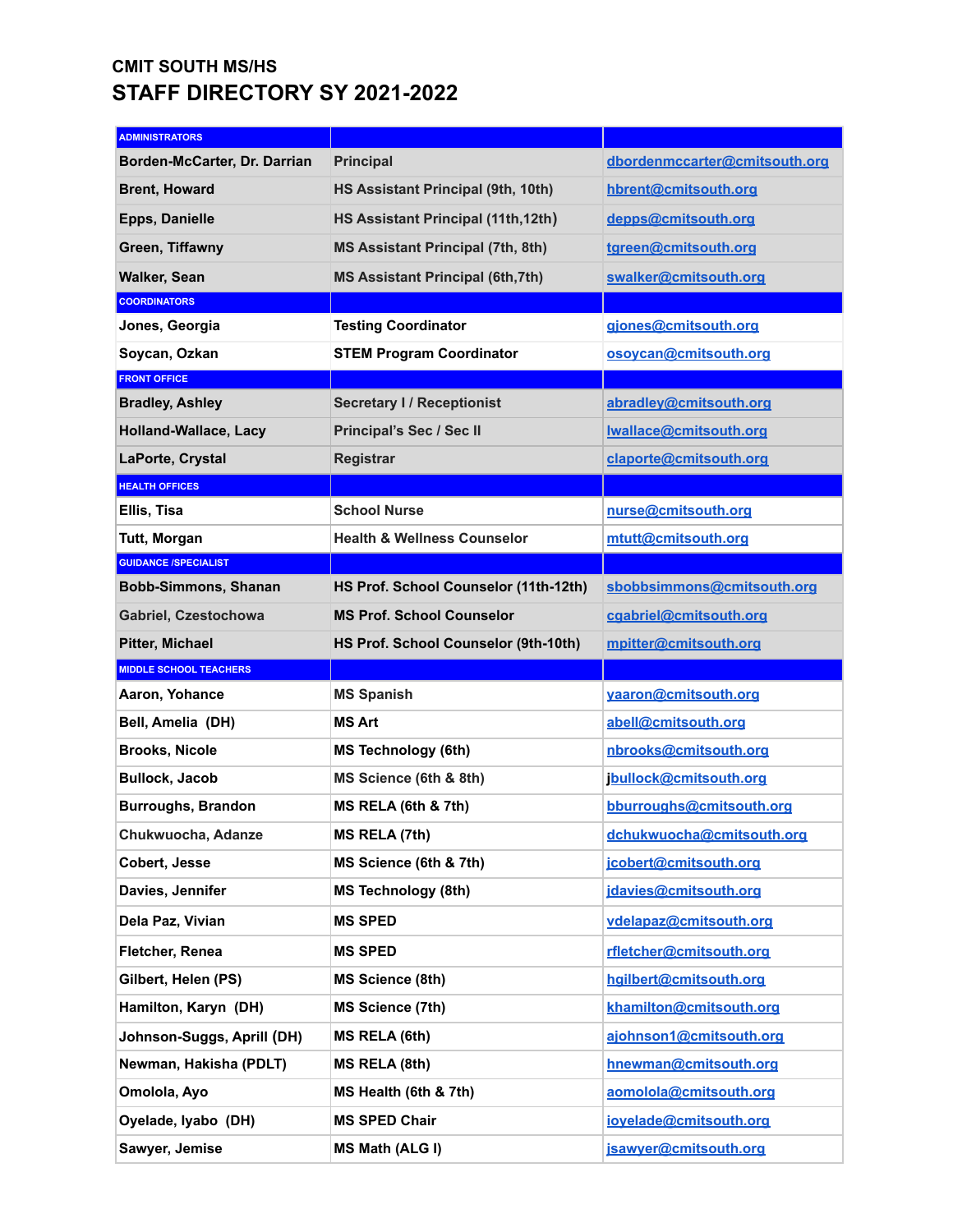## **CMIT SOUTH MS/HS STAFF DIRECTORY SY 2021-2022**

| <b>MIDDLE SCHOOL TEACHERS (CONTINUED)</b> |                                 |                            |
|-------------------------------------------|---------------------------------|----------------------------|
| Sears, Allison (PDLT)                     | MS Math (6th)                   | asears@cmitsouth.org       |
| Smith, Kelvin (DH)                        | <b>MSPE</b>                     | ksmith@cmitsouth.org       |
| Speight, Angela                           | MS Math (8th)                   | aspeight@cmitsouth.org     |
| Stevenson, Samantha                       | <b>MS Social Studies</b>        | sstevenson@cmitsouth.org   |
| Tucker, D'Juan                            | MS Social Stud (6th & 7th)      | dtucker@cmitsouth.org      |
| <b>Weakley, George</b>                    | MS RELA (8th)                   | gweakley@cmitsouth.org     |
| <b>White, Stacey</b>                      | MS Math (7th)                   | swhite1@cmitsouth.org      |
| Zapata, Kimeeka                           | <b>MS Spanish</b>               | kzapata@cmitsouth.org      |
| <b>New Teacher</b>                        | MS Math (6th)                   |                            |
| <b>New Teacher</b>                        | <b>MS Technology (7th)</b>      |                            |
| <b>HIGH SCHOOL TEACHERS</b>               |                                 |                            |
| Arroyo-Rios, Dr. Felix (DH)               | <b>HS Spanish</b>               | farroyo@cmitsouth.org      |
| <b>Brensinger, Kacey</b>                  | <b>HS PE / HEALTH (NEW)</b>     | kbrensinger@cmitsouth.org  |
| <b>Bumbrey, Yvonne</b>                    | <b>HS College Summit</b>        | ybumbrey@cmitsouth.org     |
| Cameron, Patricia (DH)                    | HS English (9th & 10th)         | pcameron@cmitsouth.org     |
| Copelin, Sandra                           | <b>Dedicated Aide</b>           | scopelin@cmitsouth.org     |
| Davidson, Brian (DH)                      | <b>HS Environmental Science</b> | bdavidson@cmitsouth.org    |
| <b>Flores, Alvin</b>                      | <b>HS Math</b>                  | aflores@cmitsouth.org      |
| Gadsden, Kelly                            | <b>HS Financial Literacy</b>    | kgadsden@cmitsouth.org     |
| Gainer, Tera                              | HS PE / Health                  | tgainer@cmitsouth.org      |
| Garcia, Gene (DH)                         | <b>HS Math</b>                  | ggarcia@cmitsouth.org      |
| Hackett, Laura                            | HS English (11th)               | Ihackett@cmitsouth.org     |
| Jalloh, Fatmata                           | <b>HS SPED</b>                  | fjalloh@cmitsouth.org      |
| Jones, Dana                               | <b>HS Art</b>                   | djones1@cmitsouth.org      |
| Keys, Brittany                            | <b>HS Math</b>                  | bkeys@cmitsouth.org        |
| Layman, James                             | <b>HS Social Studies (11th)</b> | jlayman@cmitsouth.org      |
| McCoy, John                               | <b>HS Social Studies (9th)</b>  | jmcCoy@cmitsouth.org       |
| Monroe, Veronica (DH)                     | <b>HS SPED Chair</b>            | vmonroe@cmitsouth.org      |
| <b>Myers, Sharon</b>                      | HS English (9th)                | smyers@cmitsouth.org       |
| O'Daniel, Brianna (DH)                    | <b>HS Government (10th)</b>     | bodaniel@cmitsouth.org     |
| <b>Olubo, Moses</b>                       | <b>HS Foundations of Tech</b>   | molubo@cmitsouth.org       |
| Pierre, Brandi                            | <b>HS English</b>               | bpierre@cmitsouth.org      |
| Roorda, Christopher                       | HS English (12th)               | croorda@cmitsouth.org      |
| Shah, Saadia (DH)                         | <b>Amazon Future Engineer</b>   | sshah@cmitsouth.org        |
| Watie, Dionte'                            | <b>HS Math (NEW)</b>            | dwatie@cmitsouth.org       |
| <b>Washington, Teddy</b>                  | <b>HS/MS Music</b>              | twashington1@cmitsouth.org |
| <b>New Teacher</b>                        | HS Java / IT/ITEC/PLTW          |                            |